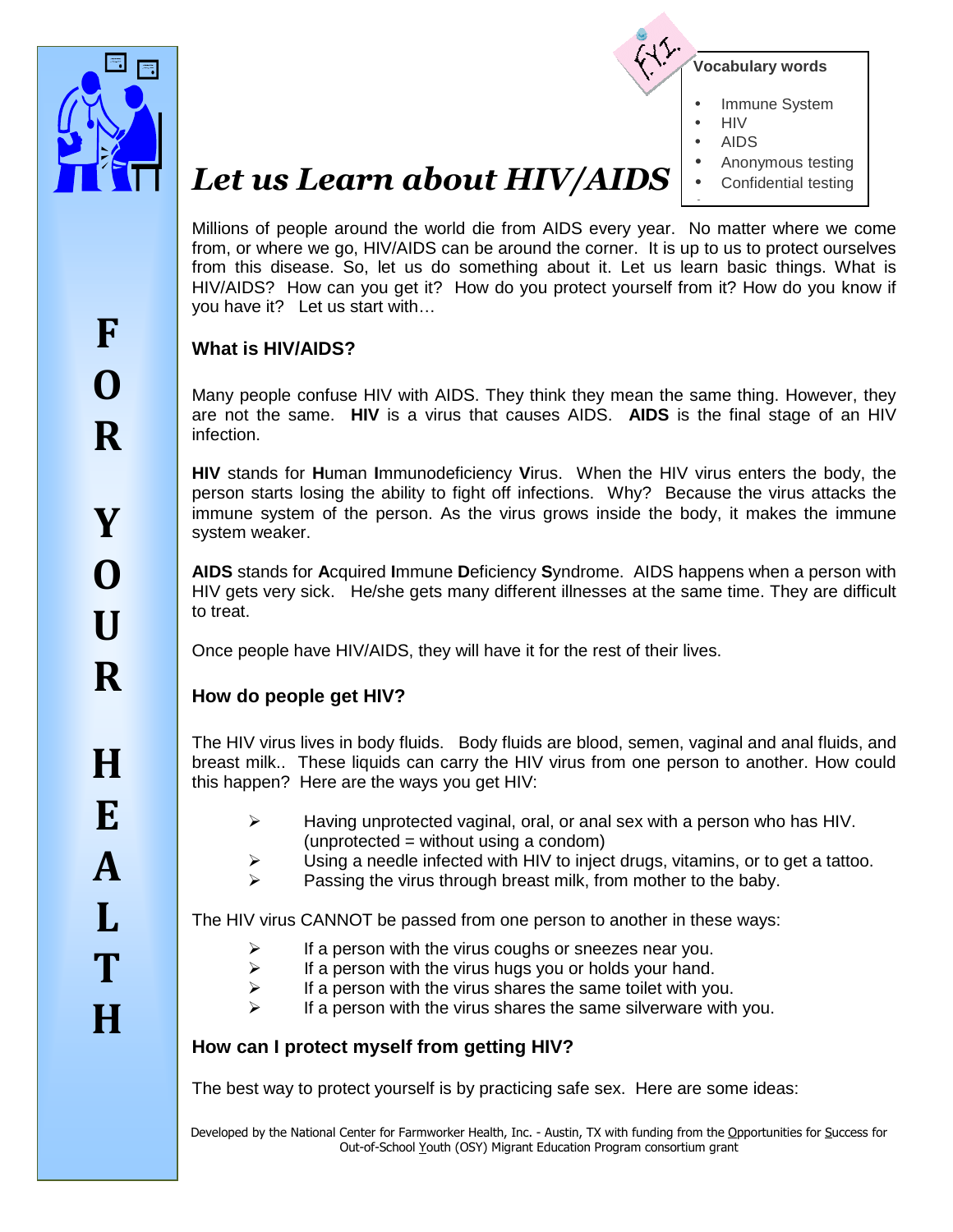- **Have sex with only one person**.Make sure that person has sex with you only.
- **Limit your sex partners**.The fewer sex partners you have, the less risk you have of becoming infected with HIV.
- **Limit use of alcohol or other drugs**.People who use drugs or drink alcohol are more likely to have sex without a condom.
- **Do not share needles or other equipment**. Every time someone shares a needle, they are at risk of being infected with HIV.
- **Practice safe sex**. Use condoms every time you have sex.

#### **How do I know if I have HIV?**

You need to get an HIV test to know if you have the virus. To get the test done you MUST ask for the test. Doctors DO NOT do this test during a regular check-up. Clinics offer two types of tests: anonymous and confidential. Ask your doctor about being tested.

| Vocabulary & Definitions<br>Let us Learn about HIV/AIDS |                                                                                                                                                                                                                                                                                                                                                                    |  |  |
|---------------------------------------------------------|--------------------------------------------------------------------------------------------------------------------------------------------------------------------------------------------------------------------------------------------------------------------------------------------------------------------------------------------------------------------|--|--|
| Immune System:                                          | Our body's defense system. It helps fight off diseases.                                                                                                                                                                                                                                                                                                            |  |  |
| HIV:                                                    | The virus that causes AIDS. This virus attacks the immune system. It keeps the body from<br>fighting off many different illnesses. The letters HIV stand for:<br>Human - the HIV virus only affects humans.<br>$\circ$<br>Immune-deficiency - the immune system of a person infected is weak.<br>$\Omega$<br>Virus - the type of germ that causes AIDS.<br>$\circ$ |  |  |
| AIDS:                                                   | The final stage of an HIV infection. When a person has AIDS, that means that the virus has<br>weakened the immune system to the point at which the body has almost no defense. At this<br>stage, the person may develop many other diseases and may die. The letters AIDS stand<br>for:                                                                            |  |  |
|                                                         | Acquired - the virus only passes from one person to another<br>$\circ$<br>Immune - it affects the immune system.<br>$\circ$<br>Deficiency - the immune system is weak.<br>$\circ$<br>Syndrome - AIDS is more than one disease.<br>$\circ$                                                                                                                          |  |  |
| Anonymous testing:                                      | When you get an HIV test, you DO NOT need to give any personal information. Your test<br>results will be linked to a different name or number, but not your personal information.                                                                                                                                                                                  |  |  |
| Confidential testing:                                   | When you get an HIV test, the clinic will request your contact information. The clinic will not<br>share it with anyone, unless it is medically necessary.                                                                                                                                                                                                         |  |  |
| Messag                                                  | Do you want to know where you can get HIV testing?<br>Call the Call for Health line at<br>1-800-377-9968                                                                                                                                                                                                                                                           |  |  |

Developed by the National Center for Farmworker Health, Inc. - Austin, TX with funding from the Opportunities for Success for Out-of-School Youth (OSY) Migrant Education Program consortium grant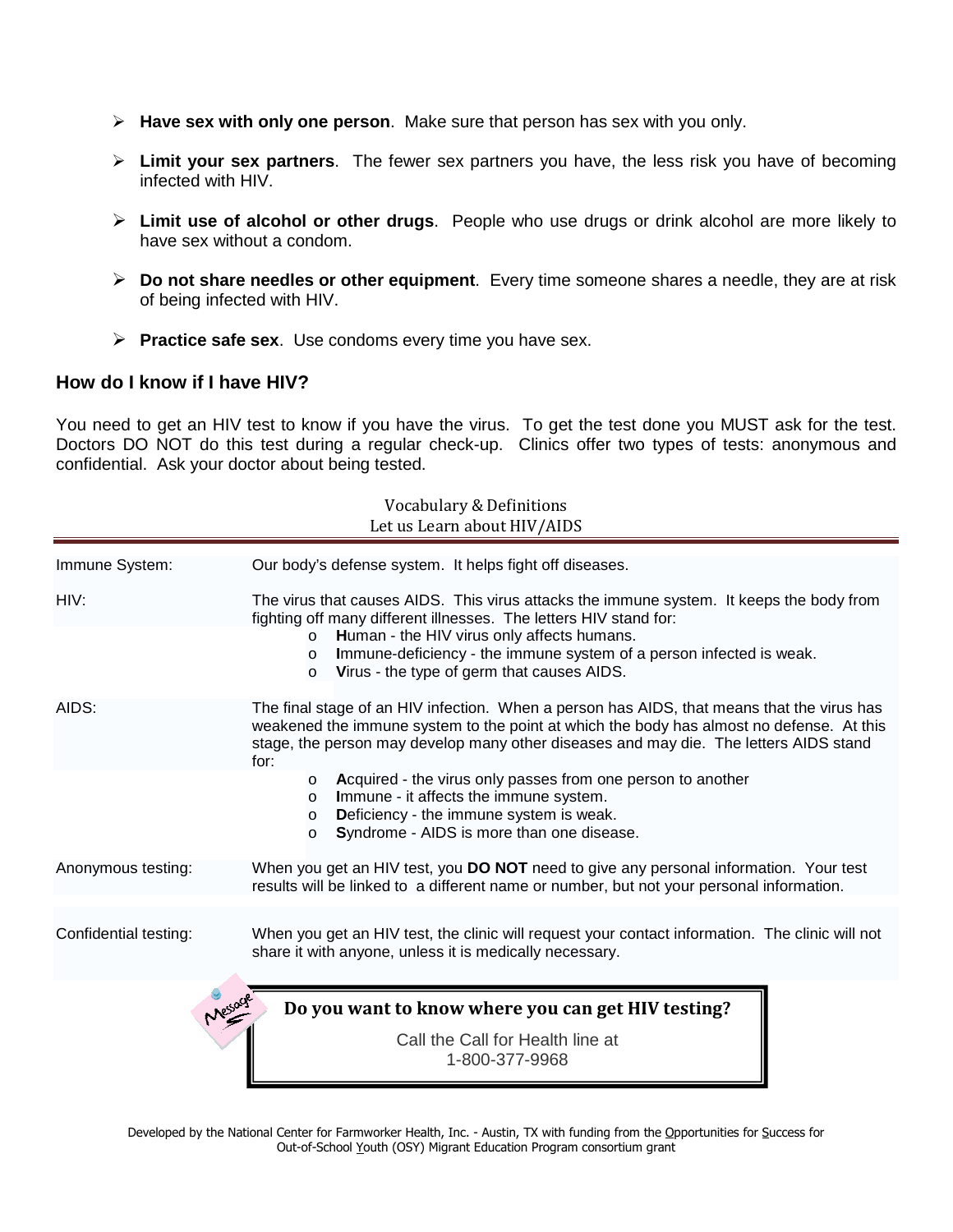

Let us Learn about HIV/AIDS Name: Practice Worksheet Date:

## **Let us Read!**

Pedro is a farmworker who has been away from his family and friends for 3 years. He travels a lot, and he never stays in one place for more than 4 months. This lifestyle has been hard on him. He gets very lonely and has made some bad decisions during these times. He has been drinking alcohol and using drugs with some friends. He has had sex with many women and sometimes he has not used condoms. He does not feel well, and he realizes he needs to go to the doctor to find out what is happening to him.

\_\_\_\_\_\_\_\_\_\_\_\_\_\_\_\_\_\_\_\_\_\_\_\_\_\_\_\_\_\_\_\_\_\_\_\_\_\_\_\_\_\_\_\_\_\_\_\_\_\_\_\_\_\_\_\_\_\_\_\_\_\_\_\_\_\_\_\_\_\_\_\_\_\_\_\_\_\_\_\_\_\_\_\_\_\_\_ \_\_\_\_\_\_\_\_\_\_\_\_\_\_\_\_\_\_\_\_\_\_\_\_\_\_\_\_\_\_\_\_\_\_\_\_\_\_\_\_\_\_\_\_\_\_\_\_\_\_\_\_\_\_\_\_\_\_\_\_\_\_\_\_\_\_\_\_\_\_\_\_\_\_\_\_\_\_\_\_\_\_\_\_\_\_\_ \_\_\_\_\_\_\_\_\_\_\_\_\_\_\_\_\_\_\_\_\_\_\_\_\_\_\_\_\_\_\_\_\_\_\_\_\_\_\_\_\_\_\_\_\_\_\_\_\_\_\_\_\_\_\_\_\_\_\_\_\_\_\_\_\_\_\_\_\_\_\_\_\_\_\_\_\_\_\_\_\_\_\_\_\_\_\_

\_\_\_\_\_\_\_\_\_\_\_\_\_\_\_\_\_\_\_\_\_\_\_\_\_\_\_\_\_\_\_\_\_\_\_\_\_\_\_\_\_\_\_\_\_\_\_\_\_\_\_\_\_\_\_\_\_\_\_\_\_\_\_\_\_\_\_\_\_\_\_\_\_\_\_\_\_\_\_\_\_\_\_\_\_\_\_ \_\_\_\_\_\_\_\_\_\_\_\_\_\_\_\_\_\_\_\_\_\_\_\_\_\_\_\_\_\_\_\_\_\_\_\_\_\_\_\_\_\_\_\_\_\_\_\_\_\_\_\_\_\_\_\_\_\_\_\_\_\_\_\_\_\_\_\_\_\_\_\_\_\_\_\_\_\_\_\_\_\_\_\_\_\_\_ \_\_\_\_\_\_\_\_\_\_\_\_\_\_\_\_\_\_\_\_\_\_\_\_\_\_\_\_\_\_\_\_\_\_\_\_\_\_\_\_\_\_\_\_\_\_\_\_\_\_\_\_\_\_\_\_\_\_\_\_\_\_\_\_\_\_\_\_\_\_\_\_\_\_\_\_\_\_\_\_\_\_\_\_\_\_\_

\_\_\_\_\_\_\_\_\_\_\_\_\_\_\_\_\_\_\_\_\_\_\_\_\_\_\_\_\_\_\_\_\_\_\_\_\_\_\_\_\_\_\_\_\_\_\_\_\_\_\_\_\_\_\_\_\_\_\_\_\_\_\_\_\_\_\_\_\_\_\_\_\_\_\_\_\_\_\_\_\_\_\_\_\_\_\_ \_\_\_\_\_\_\_\_\_\_\_\_\_\_\_\_\_\_\_\_\_\_\_\_\_\_\_\_\_\_\_\_\_\_\_\_\_\_\_\_\_\_\_\_\_\_\_\_\_\_\_\_\_\_\_\_\_\_\_\_\_\_\_\_\_\_\_\_\_\_\_\_\_\_\_\_\_\_\_\_\_\_\_\_\_\_\_ \_\_\_\_\_\_\_\_\_\_\_\_\_\_\_\_\_\_\_\_\_\_\_\_\_\_\_\_\_\_\_\_\_\_\_\_\_\_\_\_\_\_\_\_\_\_\_\_\_\_\_\_\_\_\_\_\_\_\_\_\_\_\_\_\_\_\_\_\_\_\_\_\_\_\_\_\_\_\_\_\_\_\_\_\_\_\_

- 1. Do you think Pedro can get HIV? Why?
- 2. How can he find out if he has HIV?
- 3. What can you do to protect yourself from HIV?
- **Which of these things can put you in danger of getting HIV?** Circle only one.









Hugging Getting a tattoo Holding hands Sharing a toilet

## **True or False? (Listening Activity)**

Listen to your teacher's instructions carefully.

| <b>Sentence</b> | <b>True</b> | <b>False</b> |
|-----------------|-------------|--------------|
|                 |             |              |
|                 |             |              |
|                 |             |              |
|                 |             |              |
|                 |             |              |

True or False?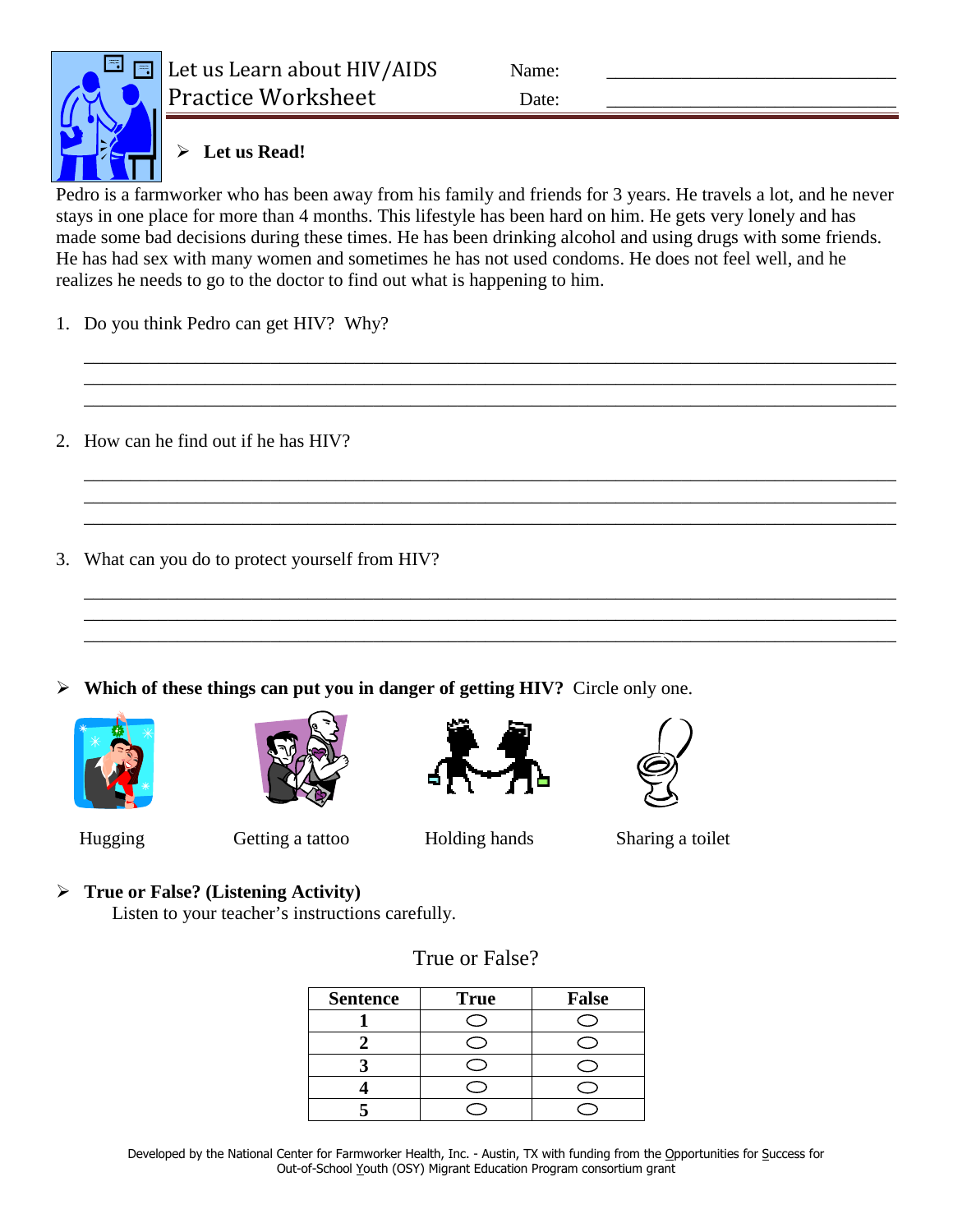#### Lesson Plan

#### Let us Learn about HIV/AIDS

| <b>Materials needed</b>                  | <b>Handouts</b>                                                                     | <b>Estimated time</b> |
|------------------------------------------|-------------------------------------------------------------------------------------|-----------------------|
| Dry erase board and dry<br>erase markers | • "Let us Learn about HIV/AIDS" Lesson<br>"Listening Activity" Handout<br>$\bullet$ | 1 Hour                |
| Pencils                                  | <b>Skills Practice Worksheet</b><br>Pre-post Workshop Survey                        |                       |

**NOTE TO INSTRUCTOR:** To accommodate the literacy levels and educational experiences of the participants, oral and/or group activities may be substituted for reading, writing, skills practice, and survey activities.

| <b>Elements</b>      | <b>Activities</b>                                                                                                           | <b>Notes</b>                                                                                                                                                                                                                                                                                                                                                                                                      |  |  |
|----------------------|-----------------------------------------------------------------------------------------------------------------------------|-------------------------------------------------------------------------------------------------------------------------------------------------------------------------------------------------------------------------------------------------------------------------------------------------------------------------------------------------------------------------------------------------------------------|--|--|
| Preparation          | Introduce the topic<br>$\bullet$<br>Time: 5 minutes                                                                         | Have you heard about HIV/AIDS?<br>1.<br>What have you heard?<br>Who can get HIV?<br>2.<br>3.<br>How can a person get HIV?                                                                                                                                                                                                                                                                                         |  |  |
|                      | <b>Conduct the Pre-Test</b><br>$\bullet$<br>Time: 5 minutes                                                                 | Distribute Pre-Test, and ask students<br>$\bullet$<br>to turn it in when it is complete.                                                                                                                                                                                                                                                                                                                          |  |  |
|                      | Introduce the new vocabulary<br>Time: 5 minutes                                                                             | Write the vocabulary words on the<br>$\bullet$<br>board, and ask the students to read<br>them aloud. Ask the students if they<br>know what they mean. Provide<br>students with the definitions (use the<br>"Let us Learn about HIV/AIDS"<br>Lesson).                                                                                                                                                              |  |  |
| <b>Instructions</b>  | Read the lesson on "Let us Learn<br>$\bullet$<br>about HIV/AIDS"<br>Time: 10 minutes                                        | Instructor leads guided reading of<br>$\bullet$<br>topic.                                                                                                                                                                                                                                                                                                                                                         |  |  |
|                      | Identify the vocabulary words in<br>$\bullet$<br>the reading<br>Time: 5 minutes                                             | Students identify the vocabulary<br>$\bullet$<br>words by circling them in the lesson.                                                                                                                                                                                                                                                                                                                            |  |  |
|                      | Review the Skills Practice<br>$\bullet$<br>Worksheet with the students,<br>and ask them to complete it.<br>Time: 25 minutes | Instructor distributes Skills Practice<br>$\bullet$<br>Worksheet and reviews it with<br>students. Instructor provides<br>students with 10 minutes to answer<br>the first two activities.<br>Once the students complete activity<br>$\bullet$<br>1 and 2, the instructor reviews their<br>answers.<br>For activity 3, use the Listening<br>$\bullet$<br>Activity Handout and follow the<br>instructions specified. |  |  |
| <b>Concept Check</b> | <b>Conduct Post Test</b><br>$\bullet$<br>Time: 5 minutes                                                                    | Students complete Post Test<br>$\bullet$                                                                                                                                                                                                                                                                                                                                                                          |  |  |

Developed by the National Center for Farmworker Health, Inc. - Austin, TX with funding from the Opportunities for Success for Out-of-School Youth (OSY) Migrant Education Program consortium grant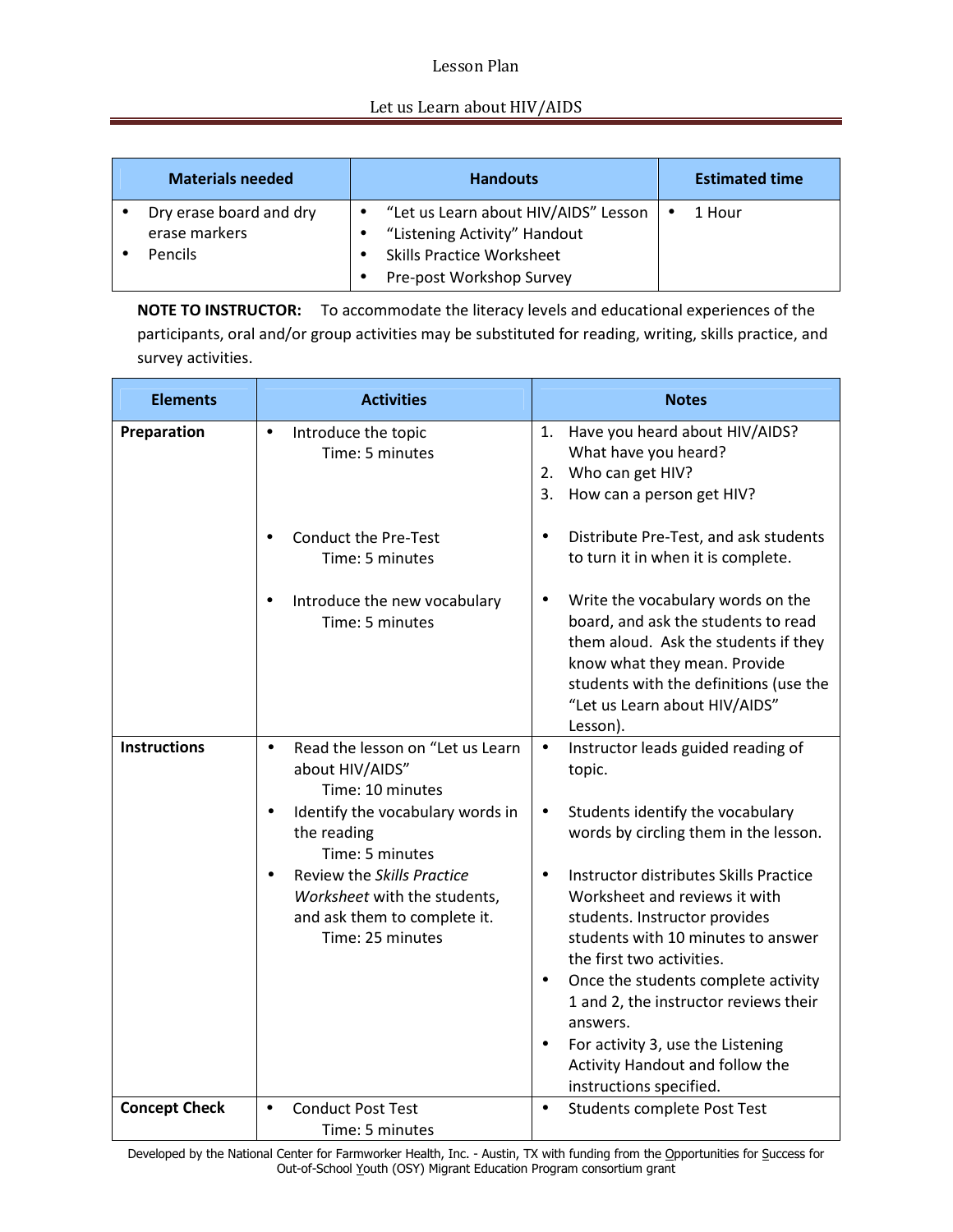| <b>Listening Activity</b> |  |
|---------------------------|--|
| <b>True or False?</b>     |  |

**Purpose:** To practice listening comprehension **Time:** 10 minutes

- 1. Tell your students that in this activity they will practice their listening comprehension skills.
- 2. Let them know that you are going to read 5 sentences out loud.
- 3. Let them know that after you finish reading each sentence, they need to answer whether the statement is true or false by checking the appropriate circle.
- 4. At the end, check the student's answers to make sure they are correct. If some students do not have the right answer, invite other students to participate in the discussion until the information is clarified.

#### True or False?

| <b>Sentences</b>                                                          | <b>True</b> | <b>False</b> |
|---------------------------------------------------------------------------|-------------|--------------|
| 1) The immune system helps us fight infections.                           |             |              |
| 2) The HIV virus does not attack our immune system.                       |             |              |
| 3) The HIV virus can live in the blood, semen and vaginal fluids.         |             |              |
| 4) If you use a condom correctly, you will not protect yourself from HIV. | ⌒           |              |
| 5) The only way to know if you have HIV is by getting an HIV test.        |             |              |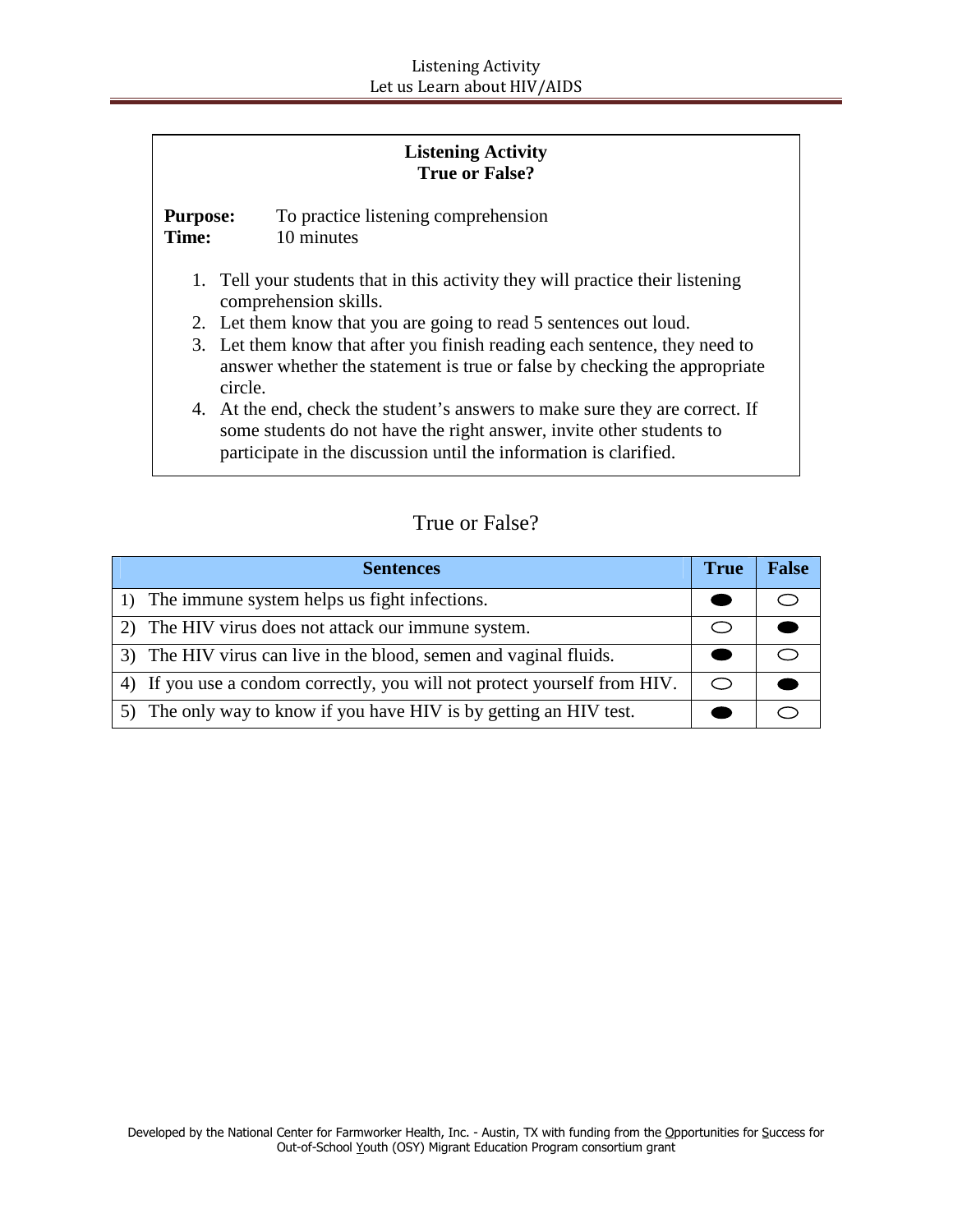

## Let Us Learn About HIV/AIDS

| Let us learn nout in vinds |  |
|----------------------------|--|
| Pre-Assessment             |  |

| Date: |  |
|-------|--|
| Name: |  |

|                                                                          | Circle the correct answer.                                                                              |                 |
|--------------------------------------------------------------------------|---------------------------------------------------------------------------------------------------------|-----------------|
| 1. Do the words <i>HIV</i> and <i>AIDS</i> mean two<br>different things? | Yes                                                                                                     | N <sub>0</sub>  |
| 2. Which of the following are ways you<br>could get the HIV virus?       | a. getting a tattoo<br>b. having sex without a condom<br>c. drinking breast milk<br>d. all of the above |                 |
| 3. What is the best way to find out if you<br>may have HIV?              | get a<br>blood test                                                                                     | ask your doctor |
| 4. AIDS is the final stage of an HIV<br>infection.                       | True                                                                                                    | False           |
| 5. Are you safe from the virus if a person<br>with HIV sneezes near you? | Yes                                                                                                     | N <sub>o</sub>  |
|                                                                          | Total Correct:                                                                                          |                 |